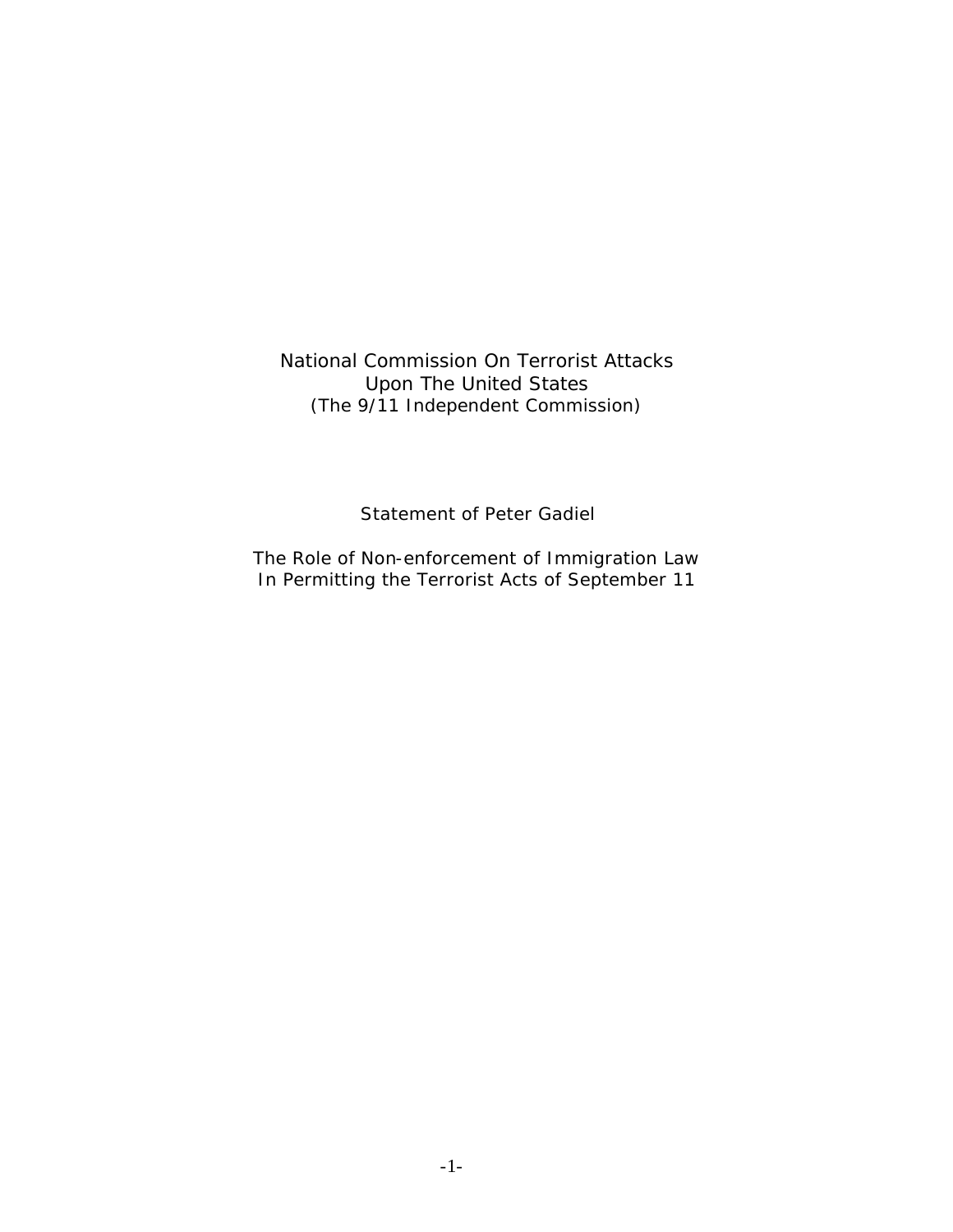Massive failures within our government contributed to the tragic deaths of nearly 3,000 people on September 11th, 2001. Much of this is attributable to non-enforcement of immigration law.

 Failure to enforce immigration law aided the terrorists first, by a permissive policy of admission for Saudi citizens and secondly, by allowing those who entered the United States, legally or illegally, to remain here unmonitored and unchallenged. All were free to function with little fear of interference from immigration agents or law enforcement officers.

 Failure to enforce immigration law was not a matter of simple negligence, and not a matter of accident. These policies of non-enforcement were instituted by elected and appointed officials in federal, state and local government for political gain at the behest of private interests motivated by ideology, or by desire for political power or financial profit.

 As Sen. Kyl has said: 9/11 could have been prevented "if State Department personnel had merely followed the law and not granted non-immigrant visas to 15 of the 19 hijackers in Saudi Arabia."

 If other US officials had not encouraged the illegal immigration of over 10 million aliens to the US and permitted these illegal aliens to reside here there would not have been a massive population living outside the law which gave the terrorists the ability to hide in plain site while they planned, rehearsed, financed and carried out their mass murder. This nationwide acceptance of massive lawlessness permitted the terrorists to freely function in our society.

 Illegal entry to the US was, and still is, an easy enterprise. All of the 9/11 murderers had visas issued to them by officials of the State Department. Most, if not all, those visas were granted in clear violation of the letter and spirit of the Department's own regulations and federal law. However, the State Department has provided visas to terrorists for many years prior to 9/11 and thus had fair warning that its procedures were deficient.

 For example, the Center for Immigration Studies (CIS) examined the immigration histories of terrorists involved in seven conspiracies by Islamic extremists to murder Americans. CIS included in its study only those who had committed crimes inside the US, beginning with the Jan 25, 1993 murder of two CIA employees outside Langley headquarters, followed by the 1st WTC attack, the plots on NYC landmarks and on the NYC subway system, the embassy bombings, the Millennium Plot on LAX and lastly, the horrific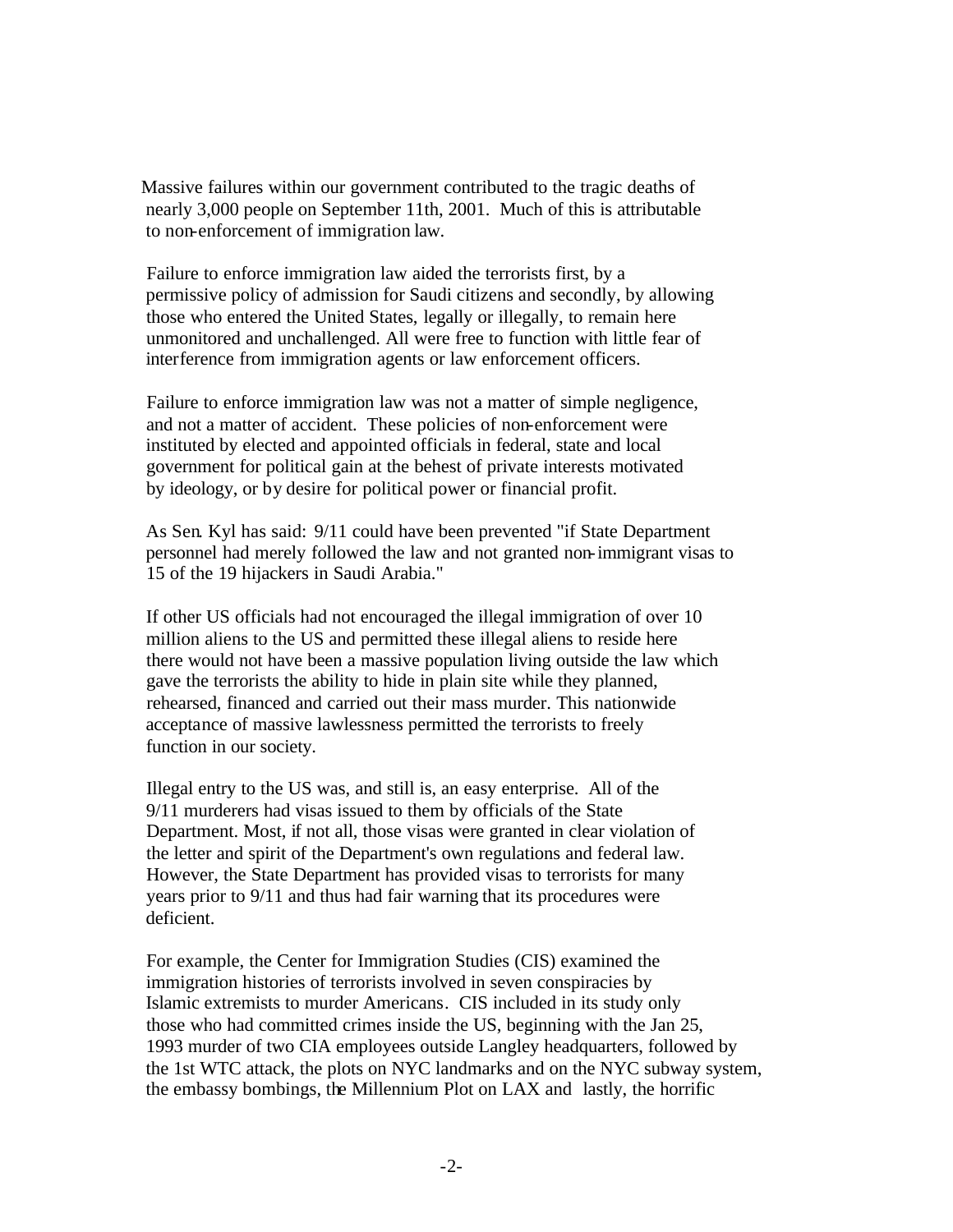tragedy of September 11th, 2001.

 Because CIS limited its study only to seven plots either uncovered, attempted or carried out, and therefore did not attempt to uncover "sleepers", the total number of terrorists studied was merely forty-eight.

 Thirty-six of the forty -eight entered the US with visas issued by the State Department, and of these several entered the US multiple times.

 Given the knowledge that young Arab males to whom it had given visas had been convicted of terrorist acts committed at least as early as the 1993 WTC attack, the State Department had more than enough basis to recognize the weaknesses in its visa granting procedures. However, instead of tightening procedures State continued its reckless course of action. Mary Ryan, the Department's chief of Consular Affairs from 1993 to 2002, blindly continued the Visa Express program for Saudi Arabia which allowed anyone, including non-Saudis, to apply for visas at privately operated travel agencies. And during her tenure, Ms. Ryan was responsible for a reduction of the percentage of applicants interviewed by consular officials from "most" to "about one-fifth."

 Clearly, Ms Ryan was reflecting an attitude that pervaded State Department officials at the highest levels: On June 10, 2002 Deputy Secretary of State Richard Armitage wrote that believing that "an applicant may pose a threat to national security is insufficient [grounds] for a consular officer to deny a visa." But the trail of guilt does not stop at Mr. Armitage, for it was Sen. Ted Kennedy who was responsible for adding language to the 1996 immigration reform act which stipulated that "mere membership" in a terrorist organization is insufficient basis for denying a visa to an applicant.

 Whatever the roles of Messrs. Armitage and Kennedy in allowing terrorists entry to the US, Ms. Ryan was clearly committed to Visa Express and allowing virtually anyone to enter the US. After 9/11, Diane Andruch (Ryan's deputy) reported that the program had been discontinued, but investigation proved the expedited processing still continued. And incomprehensibly, despite public anger over her activities, the State Department awarded Mary Ryan a \$15,000 bonus for her "outstanding performance" for the period April 16, 2001 to April 15, 2002. It was as if the State Department was affirming its approval for incompetence.

 One of the most damning examples of failures within the government can be attributed to Maura Harty. It was to her that the 9/11 terrorists' visa applications came for review.

 According to analysis done by Joel Mowbray, nearly all the terrorists' visa applications were obviously defective on the ir face. For example, that of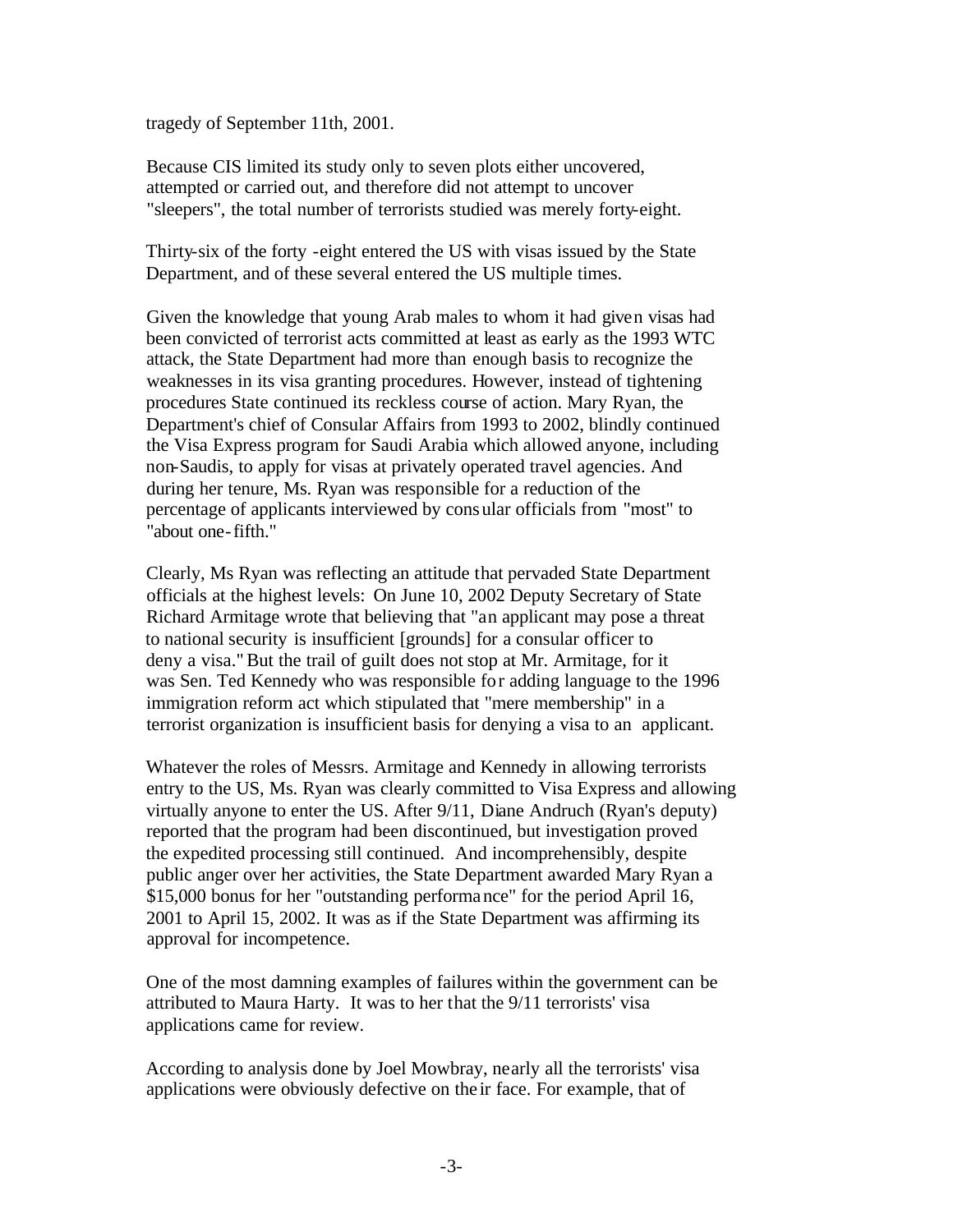Abdulaziz Alomari (one of the hijackers of the plane which hit my son's building) did not fill in the space requiring him to name the school he was claiming to attend; he did not fill in fields requiring him to name his sex or his nationality. Many of the hijackers did not provide the US address where they would be living, as is required. One listed his destination city as "no." One claimed his occupation was "teater."

 Evidently, no one in the Bush Administration considered Ms. Harty's failures to be serious. When Mary Ryan left her position, Sec. Powell and President Bush promoted Ms. Harty to fill that vacancy. The Senate docilely confirmed her in lame duck session.

 Rampant incompetence within the State Department is established by the record. Is this attributable to the frequency with which its officials accept fees from the Saudi government after retirement? Could the promise of future employment with a Saudi-controlled entity affect the performance of US officials while they are still ostensibly working on behalf of the citizens of this country?

 The list of such officials who later took Saudi money includes, according to Joel Mowbray: Fred Dutton, Ass't. Sec. for Congressional affairs; a successor in that position, Linwood Holton; Peter Madigan, Deputy Ass't. Sec. for Legislative Affairs; also, Ambassadors Walter Cutler, Charles Freeman, Frank Carlucci, Hermann Eilts, Wyche Fowler, Ned Walker, David Mack, William Eagleton, Michael Sterner, and David Ransom have received Saudi money through employment at 'think tanks' largely funded by the Saudi government or individuals.

 Clearly, other American interests profited by the collapse of safeguards in the visa granting process. The travel industry has long depended for much of its profits on foreign tourists. America's education industry also has profited from tuition paid by aliens. Factions within the education industry lobbied against systems for tracking of foreign students and a comprehensive and effective pilot system, know as CIPRIS, was dismantled prior to 9/11. The current student tracking system in place, SEVIS, is dangerously flawed. The result is that aliens with no intention of attending classes have, and will continue to, obtain entry to the US and then disappeared into our population.

 Even without visas, the terrorists could easily have entered the United States through the Mexican border or through the Canadian border and our seaports. The federal government's utter failure to control illegal immigration is widely known. Why is it that our government has permitted these conditions to arise and to continue?

The United States government has, in essence, been withdrawing protection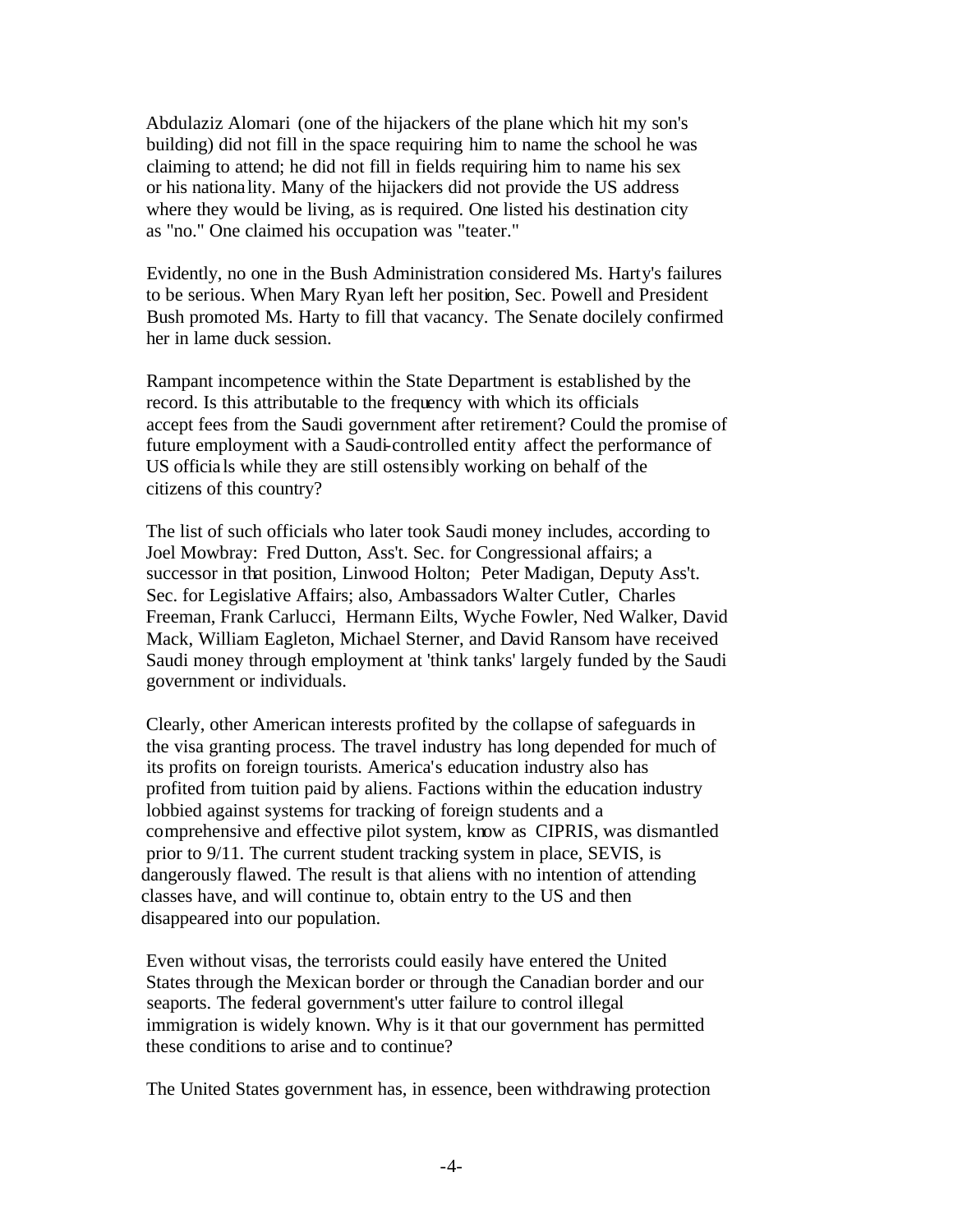from its borders since the 1970's. Crime has increased where gangs of illegals proliferate, school systems have been overwhelmed by illegal alien student populations and hospitals are bankrupted as a result of providing free service to illegals. These problems have been obvious and growing for three decades.

 These reasons are sufficient by themselves to demand effective enforcement of laws against illegal immigration. And given the rise of Islamic terrorism, a phenomenon known for over a decade, our government's continued failure to stem the flow of illegals and prosecute those who facilitate illegal immigration is inexcusable.

 Although Homeland Security and agency reorganization has produced recent change in immigration policy enforcement, the Commission should nevertheless examine the situation as it existed prior to 9/11. There was an illegal population of over 10,000,000 yet there were only 1,800 federal immigration agents assigned to interior enforcement. FBI agents were permitted from enforce immigration law, and thanks to the efforts of open borders interests. And not only were state and local police not permitted to enforce immigration law, most were not even permitted to report illegal alien criminals to the INS.

 Massive illegal immigration directly contributed to the 9/11 terrorists' ability to carry out their conspiracy; the terrorists relied on the massive population of illegals as an 'ocean' in which to hide in plain sight. It is the very size if the illegal population that was a guarantee to the hijackers that once they had entered the US, they could reside here and plan their attacks without significant risk of detection. When there are ten million illegal aliens, when there are whole communities of illegals in residence and in motion, twenty more are not noticeable…until they murder 3,000 people.

 If the government itself fails to evidence concern about the presence of illegals, who among the legal citizenry would feel alarm? Wasn't this a factor that influenced the attitude at flight schools in the US, despite the presence of suspicious students from the Middle East?

 If there were not so many millions of illegal immigrants, the resources of the INS would not have been spread so thinly prior to 9/11. This provided concealment, anonymity, and widespread tolerance for lawbreaking. The millions of illegals who arrived before the terrorists had created the pathways and methods the terrorists used to function freely in American society. Illegal aliens and their advocates have succeeded in making many of the benefits and rights of citizens and legal residents available to illegals.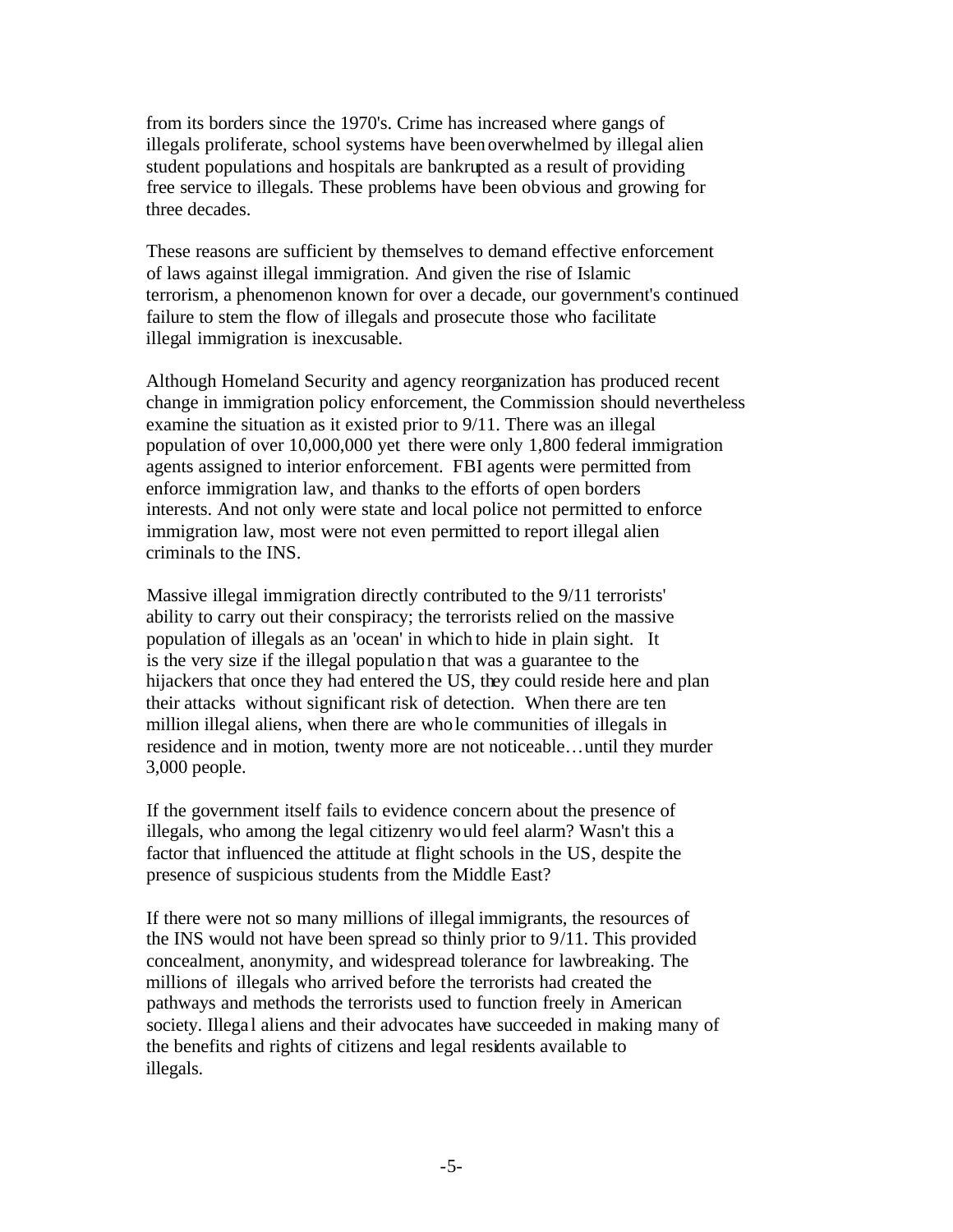For example, 15 of the 19 hijackers had a combined total of 63 separate drivers' licenses, issued by Virginia, Florida and New Jersey. Obtaining them was among the first things the terrorists did on arrival in the US. With those licenses they could then open bank accounts, transfer funds, obtain credit cards, rent apartments, rent cars and hotel rooms. Finally, these US-issued drivers' licenses were the "valid ID" that the terrorists used to board the planes they used to attack us.

 It is unconscionable that after 9/11, any state would even consider issuing "valid" ID to illegal aliens whose true identity has never been verified by competent authority, and thus any one of whom can be a terrorist or criminal. Several states still engage in this practice. And in 2003 New Mexico and Maryland actually passed laws enabling illegals to obtain licenses. At this moment, the Kansas legislature is considering a bill that would grant drivers licenses to people who are, as the bill states, "unlawfully" in the country.

.

 Certainly, officials of state and local government aided the 9/11 conspiracy by granting to illegals, and the unknown terrorists among them, privileges that belong only to people legally present in the US. Federal officials, however, bear the greatest portion of the blame.

 Evidence that the Members of Congress, and Presidents from Jimmy Carter to George W. Bush, have been ineffective in addressing the illegal immigration problem. Congress and Presidents have actually created conditions that made it impossible for INS to perform its duties even if INS bureaucrats had wanted to. For example:

-INS was starved of sufficient funding, thus denied of sufficient manpower to carry out its enforcement functions. It has been a fact for many years that when INS was called with a report of illegal aliens, the response has been that 'nothing can be done' because of a lack of agents;

-Congress and Presidents have granted mass amnesty to millions of illegal aliens. This increased by millions the caseload of an agency already unable to do its job. Amnesties, by their very nature, reward lawbreakers, people whose first act on coming to the US is to enter illegally;

-Amnesties, favored or granted by Jimmy Carter, Ronald Reagan, Bill Clinton and both Presidents Bush, as well as many in Congress, increase illegal immigration by sending the clear message to would-be illegals around the world that if the manage to sneak into the US, they can lay low and eventually there will be another amnesty. Among those granted amnesty in 1986 was Ramsi Yousef, the chief conspirator in the 1993 truck bomb attack on the World Trade Center. Despite this, President Bush and Congressional members of both parties are pressing for yet another amnesty. Despite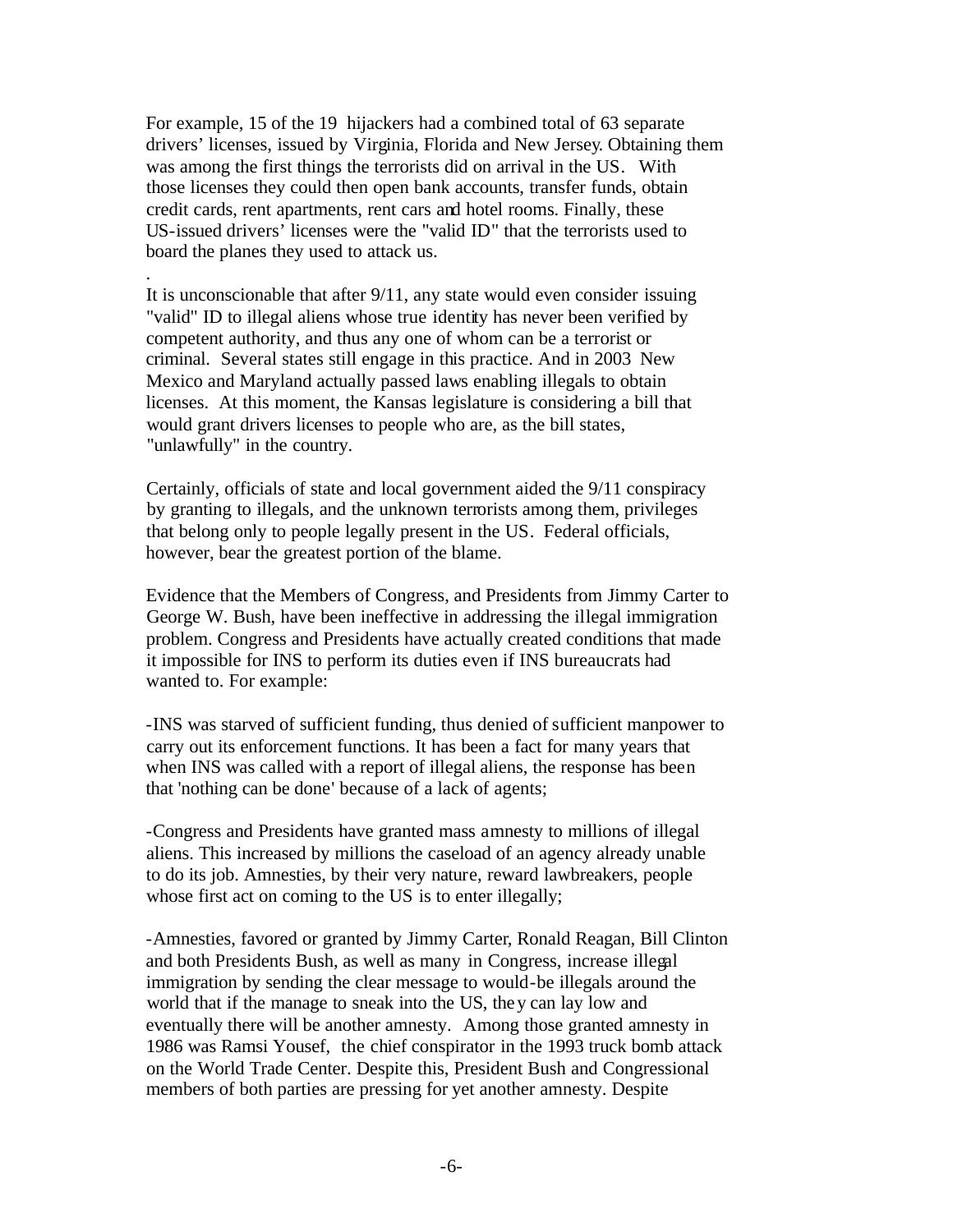promises that this time those applying for amnesty will be carefully screened to weed out terrorists, who realistically can have faith in such a promise?

-Prior to the 1996 Presidential election, Bill Clinton had further demoralized the INS with political appointees even less interested in preventing illegal immigration. Then, in order to gain enroll more Democratic voters for his re-election, he ordered the INS to speed up the naturalization process for hundreds of thousands of immigrants by ignoring the legal requirements for screening out criminals.

 The actions of numerous Presidents, Senators and Congressmen thus have shown that the INS, in failing to stem the tide of illegal immigration, was simply doing what was wanted of it.

 When a problem in the federal government is of recent origin or hidden from view, we can't hold our elected officials responsible immediately. But this was a problem that was massive, obvious, open and notorious and of thirty years' duration. The INS was merely a creature of Congress and the Executive Branch. Its existence, its policies, its regulations, its funding and its staffing all were subject to the absolute control of the President and Congress. Thus, the attempt by our elected officials to shift the blame to anonymous bureaucrats in the INS is a transparent attempt to evade responsibility.

 Consistent with their policy of evasion, members of Congress have continued to claim that the obvious and essential reforms that would reduce the terrorism threat "cannot" be enacted into law.

Seventeen of the 48 terrorists involved in the aforementioned CIS study were either 'Lawful Permanent Residents of the US' (i.e. green card holders), or people who had advanced to full citizenship. Of the 11 terrorists involved in the June 1993 plot to bomb the Holland and Lincoln Tunnels the George Washington Bridge and several NYC buildings, 10 were lawful, permanent residents or US citizens. Thus, it is inaccurate to say that "immigrants are not terrorists " although this attitude pervades Congress and the Executive Branch.

 It would be naïve to believe that such an attitude dominates our government without intense and well-funded lobbying by those who stand to gain from unguarded borders and unrestricted immigration, both legal and illegal. In addition to the travel and education industries, there are many business which can increase profits enormously by in effect dismantling the New Deal's labor protections through replacement of American workers by illegal aliens. Beef and poultry processors, carpet manufacturers, builders, etc have a clear interest in a supply of cheap labor. What role have they played in groups such as the National Immigration Forum, the